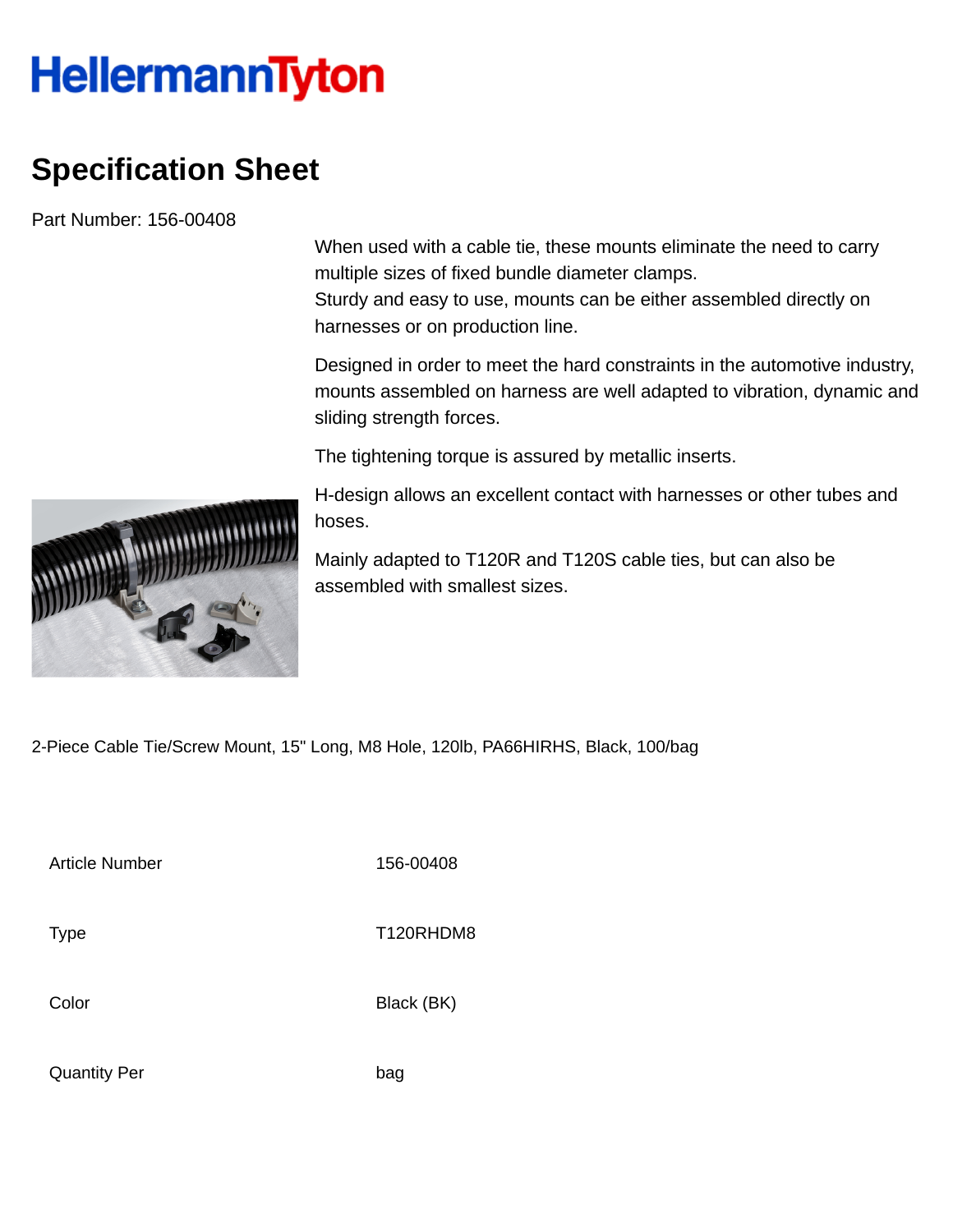| <b>Product Description</b>           | These cable tie mounts attach with a screw or bolt to an existing hole,<br>or secure to a stud with a nut. They provide an attachment point for<br>securing and routing a single bundle. These mounts provide the<br>highest level of fastening for critical cable security. |
|--------------------------------------|------------------------------------------------------------------------------------------------------------------------------------------------------------------------------------------------------------------------------------------------------------------------------|
| <b>Short Description</b>             | 2-Piece Cable Tie/Screw Mount, 15" Long, M8 Hole, 120lb,<br>PA66HIRHS, Black, 100/bag                                                                                                                                                                                        |
| <b>Global Part Name</b>              | T120RHDM8-PA66HIRHS-BK                                                                                                                                                                                                                                                       |
| Minimum Tensile Strength (Imperial)  | 120                                                                                                                                                                                                                                                                          |
| Minimum Tensile Strength (Metric)    | 535                                                                                                                                                                                                                                                                          |
| Length L (Imperial)                  | 15.0                                                                                                                                                                                                                                                                         |
| Length L (Metric)                    | 390.0                                                                                                                                                                                                                                                                        |
| <b>Fixation Method</b>               | <b>Screw Mount</b>                                                                                                                                                                                                                                                           |
| <b>Identification Plate Position</b> | none                                                                                                                                                                                                                                                                         |
| Releasable Closure                   | No                                                                                                                                                                                                                                                                           |
| <b>Tie Closure</b>                   | plastic pawl                                                                                                                                                                                                                                                                 |
| Variant                              | <b>Inside Serrated</b>                                                                                                                                                                                                                                                       |
| Width W (Imperial)                   | 0.30                                                                                                                                                                                                                                                                         |
| Width W (Metric)                     | 7.6                                                                                                                                                                                                                                                                          |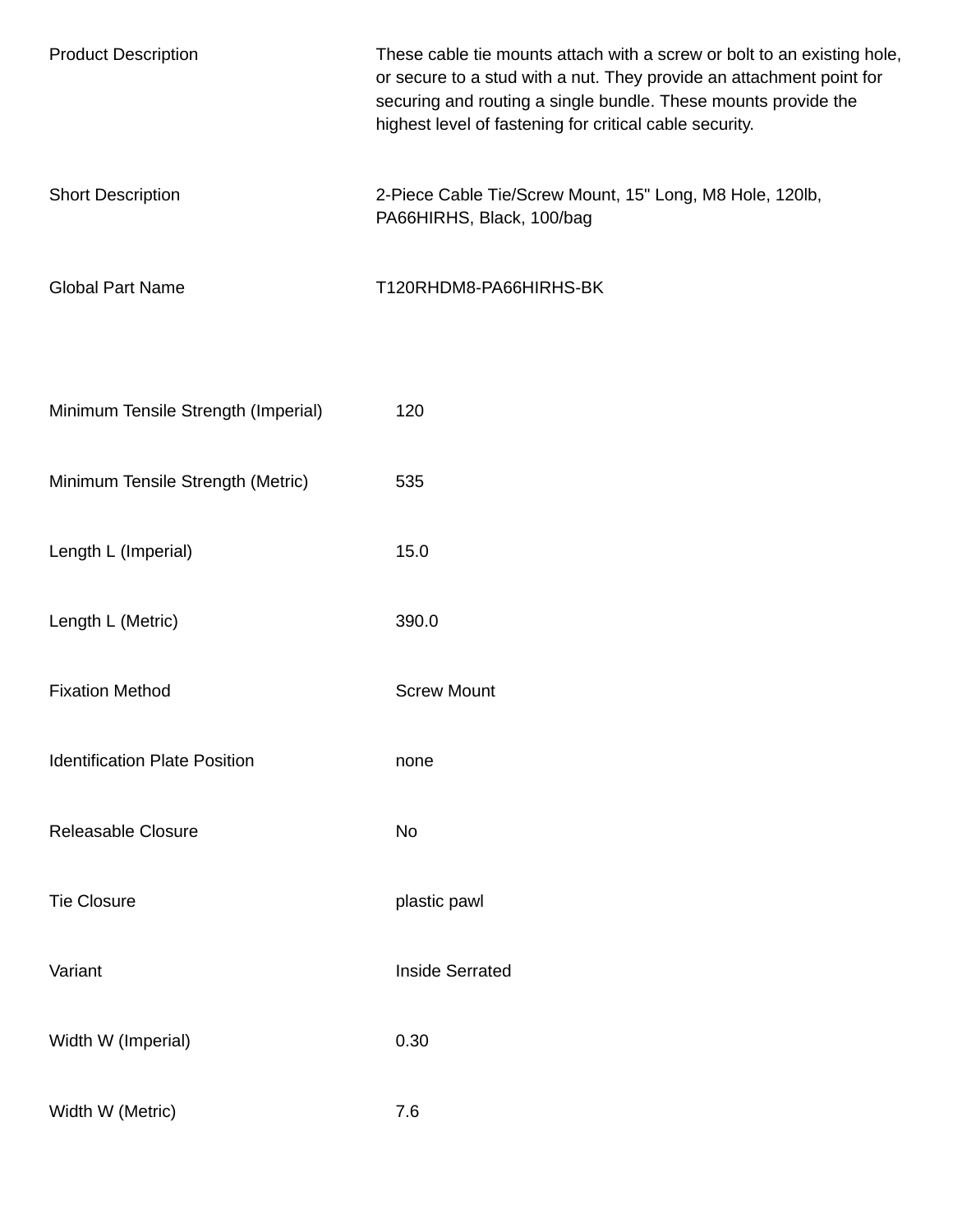| <b>Bundle Diameter Min (Imperial)</b>   | 0.59   |
|-----------------------------------------|--------|
| <b>Bundle Diameter Min (Metric)</b>     | 15.0   |
| <b>Bundle Diameter Max (Imperial)</b>   | 3.937  |
| <b>Bundle Diameter Max (Metric)</b>     | 105.0  |
| Bundle Diameter 1st Loop Max (Imperial) | 3.937  |
| Bundle Diameter 1st Loop Max (Metric)   | 100    |
| Thickness T (Imperial)                  | 0.07   |
| Thickness T (Metric)                    | 1.8    |
| Height H (Imperial)                     | 0.61   |
| Height H (Metric)                       | 16.0   |
| Mounting Hole Diameter D (Imperial)     | 0.33   |
| Mounting Hole Diameter D (Metric)       | 8.4 mm |

Material Material Polyamide 6.6, high impact modified, heat stabilized (PA66HIRHS) Material Shortcut PA66HIRHS Material Cable Tie **Polyamide 6.6, high impact modified, heat stabilized (PA66HIRHS)**